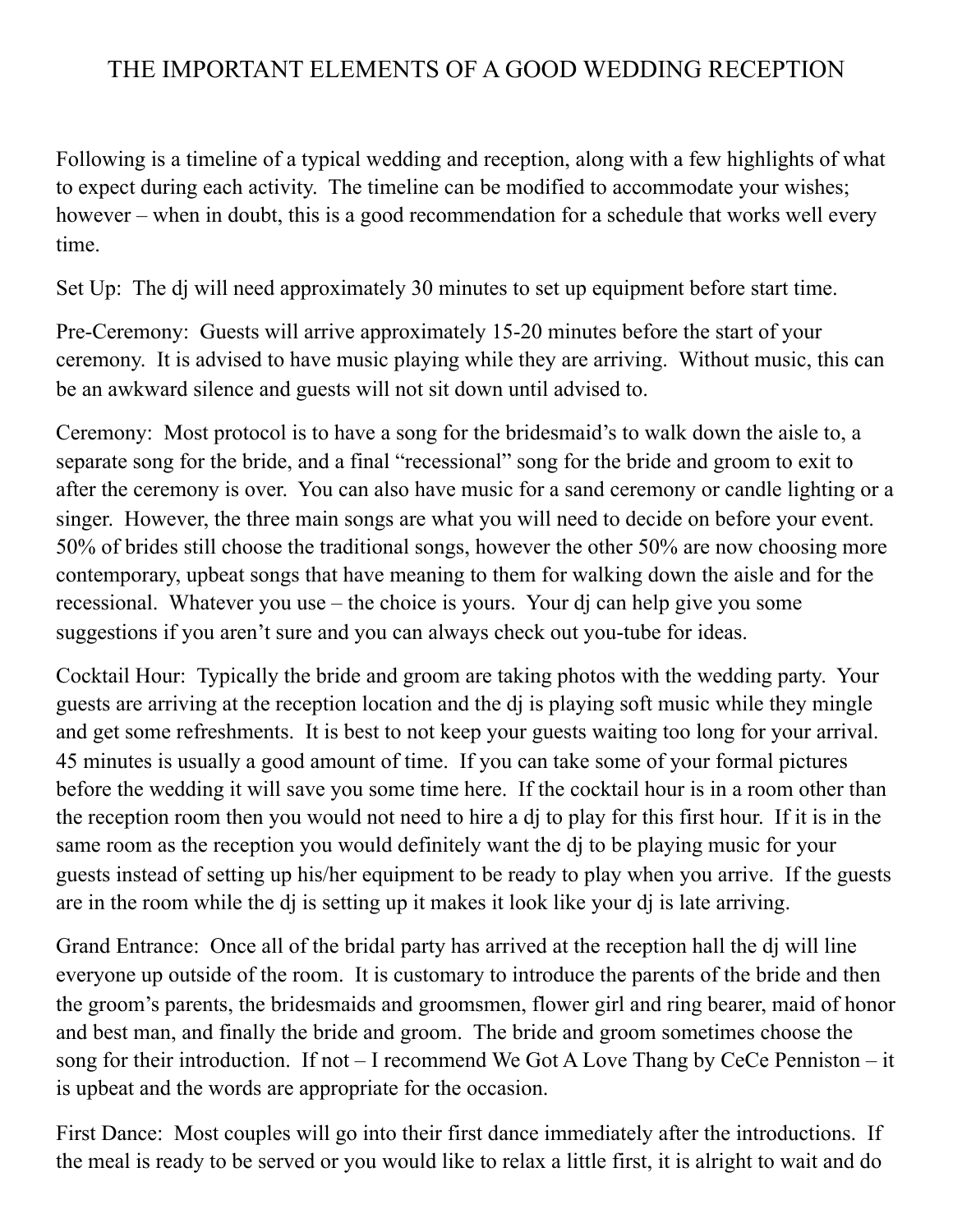your dance at the end of the meal. This activity is good to play it by ear and see what feels best at the moment. The most difficult task is choosing one song for your first dance. The songs you especially like but did not choose can be played later in the evening for a slow dance song. Be sure to list them for your dj on your paperwork to be submitted in advance.

Parent Dances: The bride dances with her father or father figure and the groom dances with his mother. Most often this is done separately and you choose a song for each dance. These two dances can be done immediately after the first dance (bride and groom) or if the bride and groom dance before dinner, they could save the parent dances for immediately after dinner.

Toasts: While the introduction and special dances are taking place the caterers are pouring the champagne. Once the bridal party is seated, the best man will begin with his toast and then often the maid of honor will give a toast. Sometimes the father of the bride and/or groom also like to give a toast. Your dj should provide a cordless microphone to be used during this activity so that the person giving the toast can stand next to the bride and groom. The toast works best just before dinner is served – but could also be done immediately before the cake is cut.

Blessing: This is optional and happens at about 50% of wedding receptions. Normally the blessing immediately follows the toasts – prior to dinner being served.

Dinner: These days, about 90% of all receptions are a buffet style meal. The bride and groom and then the wedding party are invited to the buffet first. After that, the dj will normally call the tables up by number to avoid a long line. If your meal is a sit-down meal, allow for extra time as they normally take longer to complete. Here is where your dj begins to shine. They should play a nice mixture of old and new songs, upbeat tempo and slow love songs. When your guests are tapping their feet or singing along you know the dj is doing a great job of selecting the right music.

Dancing Begins: Most often the dance floor opens best with a popular slow song. Once people are out of their seat and on the dance floor, you can keep them going with some popular songs. It is best to start out with some oldies – this will appeal to your older crowd and children in the room and make it easy for them to ease into faster music.

Bouquet and Garter Toss: After about 20-30 minutes of dancing it is best to take a break and perform this activity. If there aren't enough single people in the room, the bouquet can be given to the couple that has been married the longest. This is determined by process of elimination during the Longevity Married Couples Dance. The dj will emcee this activity and get everyone involved.